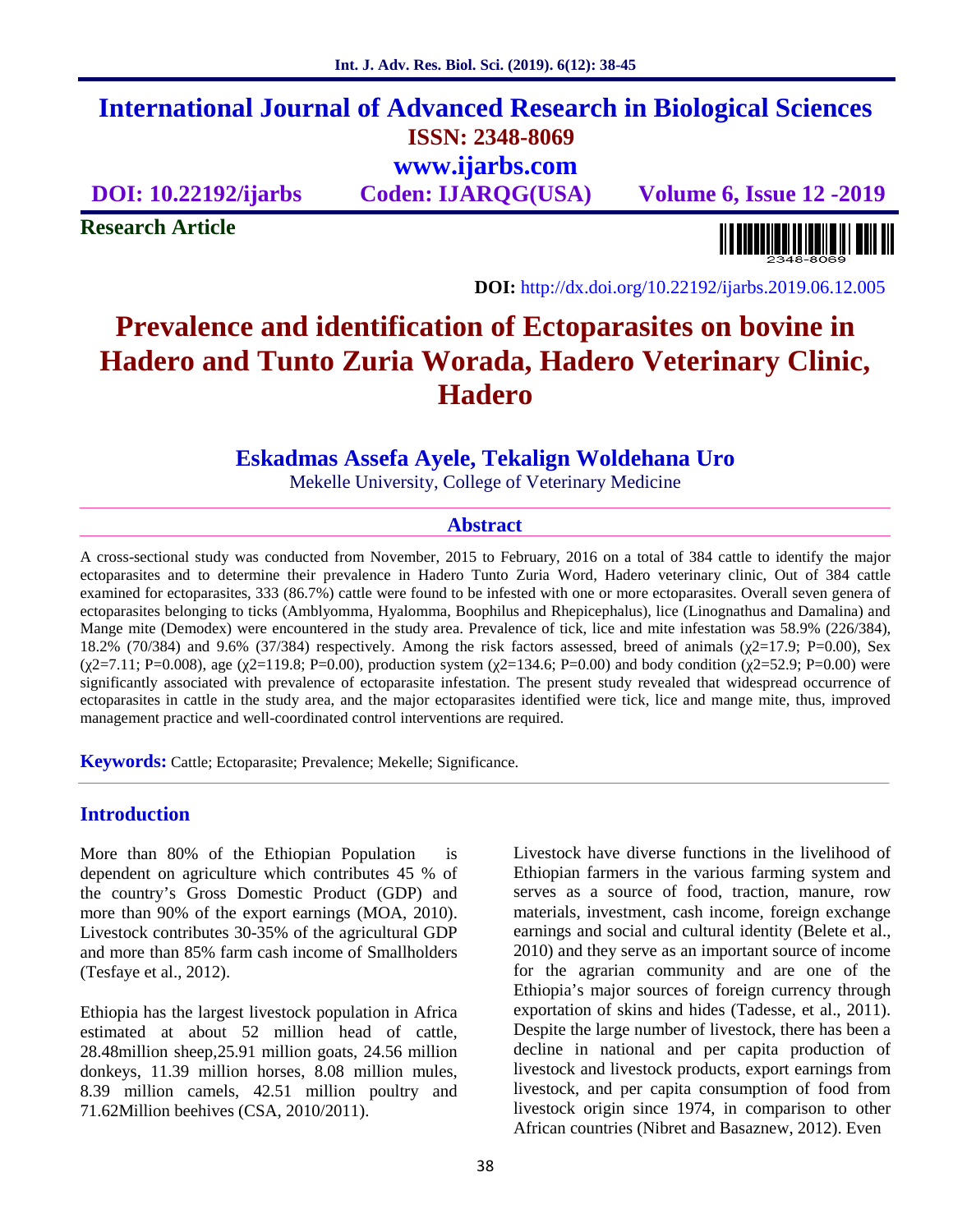though ruminants are important components of the Ethiopian farming system, their contribution to food production, rural income and export income are far below the expected potential. This is because cattle production in Ethiopia is constrained by the compound effects of diseases, poor feeding and poor managements (Aberha et al., 2007).

Among the constraints, different causes of skin disease  $\ddot{\bullet}$ are accountable for considerable economic loss particularly to the skin and hide export due to various defects, 65% of which occur in the pre slaughter directly related mostly to skin disease causing often rejection because of poor quality (Amare et al., 2013). Among these skin diseases, Ectoparasites are serious problems as they are everywhere, often highly damaging and in most cases cannot be permanently eradicated, as a result ectoparasitism represents a major obstacle to development and utilization of animal resource (Onu and Shiferaw 2013) and causes huge livestock production losses (Rony et al.,2010).Ectoparasites in ruminants cause serious economic loss to small holder farmers and the tanning industry through mortality of animals, decreased production, down grading and rejection of skin and hide (Kumsa etal.,2012). Moreover, they are the most important vectors of protozoan, bacterial, viral and rickettsial diseases (Radostits et al., 2007). Ectoparasitic diseases such as sarcoptic and psoroptic mange, tick and lice infestation have frequently been reported in Ethiopia (Yacob et al.,2008)and these are among the threats that resulting in serious economic loss to the tanning industry and the country as a whole (Yacob, 2014). In Ethiopia, ticks are the most important of all ectoparasites. The economic loss incurred when they infest livestock particularly, cattle are enormous. Major cattle tick-borne diseases in Ethiopia are anaplasmosis, babesiosis, and streptothricosis (Feseha, 2012).

Among the major diseases of cattle causing serious economic loss to the farmer, the tanning industry and the country as a whole as it cause mortality decreased production and reproduction, and downgrading and rejection of skins and hide (Bekele et al., 2011). Hence controlling ectpoarsite is important to improve the contribution of hide and skin to the national economy. In this regard comprehensive documentation of level of occurrence with their associated risk factor is important in animal health intervention targeting in controlling ectroparasite. Although ectoparasites affect the health, productivity of ruminants and the economy of the country, however, currently there is a scarcity of

information regarding to ectoparasites of cattle in Hadero Veterinary Clinic.

Therefore, the present study was conducted with objective of:

\* To identify and determine the prevalence of ectoparasites of cattle and

 To assess associated host- related risk factors in the study area.

## **Materials and Methods**

#### **Study Area Description**

The study was conducted in Hadero veterinary clinic, Hadero is a district in the Southern part of Ethiopia, located in SNNP regional state. It is the capital of HTZ Woreda located some 293km South of the capital city Addis Ababa at a latitude of 250 15'S and longitude of  $290$  16'E with elevation of 1200-1800 metre above sea level, and the average rain fall and temperature ranges from 1200-2200mm and 14-21 0C, respectively. Its rainy season occur mainly between June and September, although a short rainy season do occur on March and April. The city covers an area of about 4square kilometers, with an estimated population of about 152,527 people (SRHDA,2005). The total animals in and around Hadero Tunto zuria woreda is 152,527 heads of cattle,37325 sheep,48161 goat,251324 poultry, 292 mule, 1503 donkeys, 226 horses and 798 bee hives(HTZWAG 2014/2015). Farming system of the study area is mixed crop production. Crops that are produce in the Hadero area include wheat, sorghum, barley, teff and rarely maize. The average vegetation coverage of the area include Acacia Abyssina, Acacia ebieca and *Ecucalyptus camedulensis* are the dominant (SRHDA, 2008).

#### **Study Animals**

A total of 384 cattle of the local and cross breed with all age groups, both sex and different body condition was inspected for the presence of ticks, lice and mange mites without discrimination of age, breed, sex and body condition.

#### **Study Design**

Cross sectional epidemiological study was conducted from March to August to and identify the major ectoparasites in cattle. All the animals those was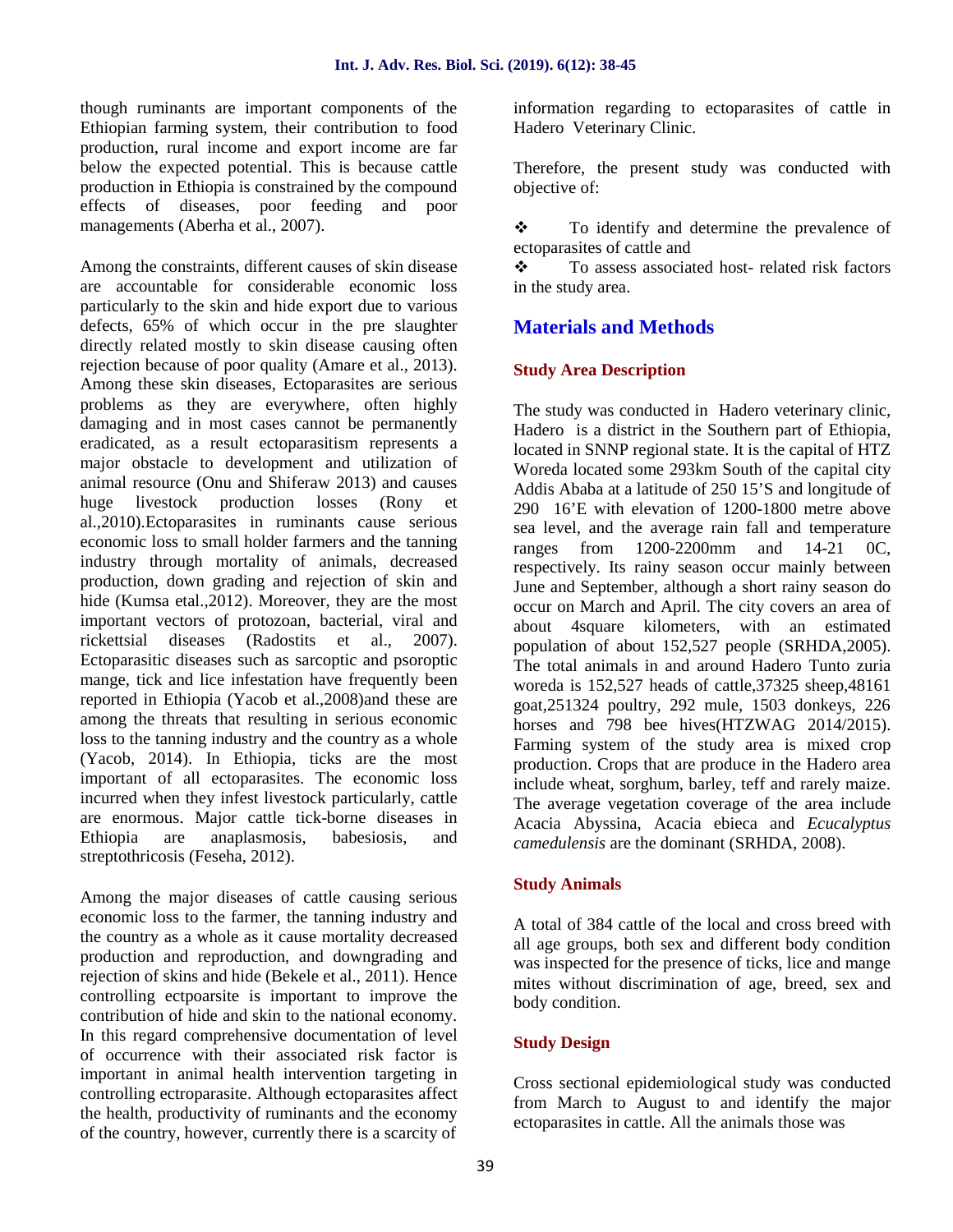selected as sampling unit was checked for any ectoparasite infestation.

#### **Study Methodology**

#### **Physical Observation and Direct Microscopic Examination**

The entire body surfaces of the cattle were thoroughly examined for the presence of ectoparasites and the ectoparasite was collected manually. So after collection, the sample was transported with screw cup bottle containing 68% alcohol to college of veterinary medicine parasitological laboratory for identification. Identification of the different ectorparasite was conducted using different morphological parameters such as shape of scutum, body color, coxae and ventral plates particularly for male in ticks.

#### **Sample Collection and Identification**

General physical examination was conducted on each cattle after proper restraining of animals. All data regarding the breed, age, sex, body condition and other related information of animals were recorded properly.Then after properly restraining the animal, the ectoparasites were collected manually from different animal body parts, top line (mid- dorsal surface), midway (between the withers and the pelvis), around each eye, sternum, dewlap, udder, neck and under tail and feet of the animals were examined for tick collection. Similarly, all body part surface of examined animals were inspected to look for adult lice glued on the skin. Deep skin scrapings from the margin of the lesion on the animals with clinical signs of mange was collected in universal bottles having 10% formalin, then 10%KOH was added to the sample.Lice and ticks was picked with forceps and placed in screwed bottle containing 68% methanol and then labeled for sex, breed, date of collection, origin and type of animal husbandry. Animals which found positive for at least one parasite was considered positive for ectoparasites' infestation. Identification to

species level was done by the aid of stereomicroscope using identification keys set by Wall and Shearer, (1997) and Souls by, (1982) at Hadero Tunto Zuria worda veterinary laboratory.

#### **Data Management and Analysis**

Quantitative data derived from the observation and microscopic examination was coded properly and entered intoMicrosoft excel spread sheet. The data was then exported and analyzed using SPSS version 20. Chi-square test was applied to determine the association of factors at  $P = 0.05$ . In addition, percentage had been used to calculate proportion of animals infested with ectoparasites and number of parasites counted. The animals were divided into different groups: according to their breed namely, local and cross breed; based on sex as female and male; age groups that is, young (cattle of  $\frac{4 \text{ years}}{2}$ ), adult (cattle of 4-6 years) and old(cattle of  $>6$  years), body condition score was rated as good, medium and poor (Nicholson and Butterworth, 1996), production system was categorized as extensive, semi intensive and intensive and the herd size was classified as small( $\leq$ 3 cattles), medium (4-7 cattles) and large ( $>8$ cattle). Prevalence was determined based on the formula described by Thrusfield (1995) as the rate of number of infested animals and total number of study animals. Associations between the explanatory variables (breed, sex, age, body condition score, herd size and production system) and the differences were considered significant at value of P<0.05.

#### **Results**

#### **Overall Prevalence of Ectoprasite Infestation**

Overall, seven genera of ectoparasites belonging to ticks, lice and mange mites were found infesting cattle in the study area. The ectoparasites identified were ticks 59.3% (228/384), lice 18.2% (70/384) and mite 9.6% (37/384). In this study mixed infestation (14.3%) of external parasites was recorded.

Table 1. General prevalence of ectoparasites at present study area.

| S. no | Ectoparasite | positive | Prevalence $(\%)$ |
|-------|--------------|----------|-------------------|
|       | Tick         | 228/384  | 59.3              |
|       | Lice         | 70/384   | 18.2              |
|       | Mite         | 37/384   | 9.6               |
|       | Mixed        | 55/384   | 14.3              |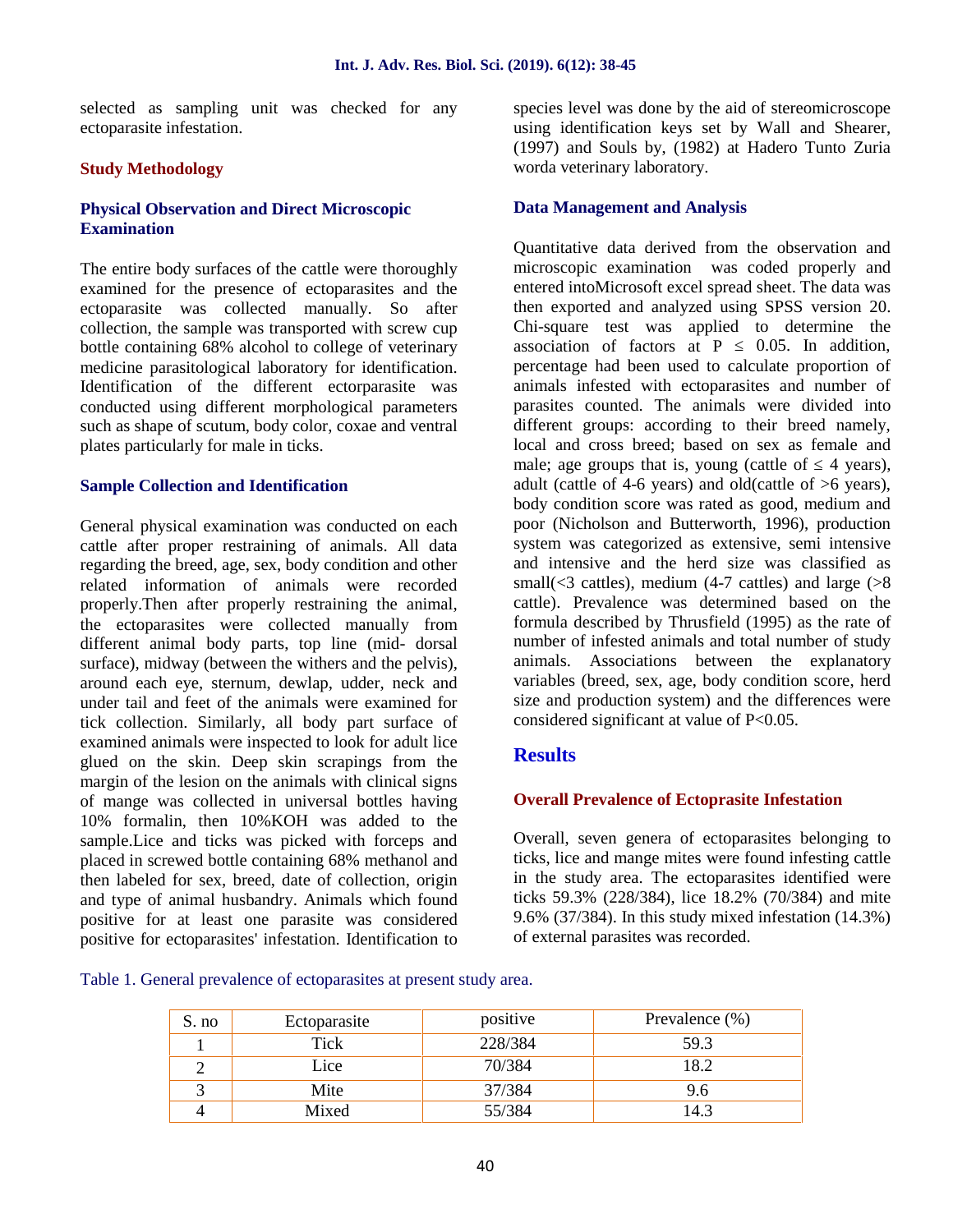The major identified genera of ticks were Amblyomma, Boophilus, Rhepicephalus and Hyalomma. Damalina and Linognathus were the louse responsible for pediculosis, while the Demodex was the mange mite responsible for mange mite infestation in study area. In the present study, five species of ticks, two species of louse and one species of the mite was collected (table 2). *Amblyomma variegatum* (21.6%) and *H. truncatum* (13.5%), were found to be tick species with a higher proportion in the current study. *Linognathus vituli* (14.0%) and *Damalina bovis* (4.2%) were two species of louse identified in present study area while *Demodex bovis* (9.6%) was only the species of mange mite recorded in the present study area.

| S. no          | Species of ectoparasite        | Total number | Prevalence $(\% )$ |
|----------------|--------------------------------|--------------|--------------------|
|                | Amblyomma variegatum           | 83/384       | 21.6               |
| 2              | <b>Boophilus decoloratus</b>   | 41/384       | 10.7               |
| 3              | Hyalomma truncatum             | 52/384       | 13.5               |
| $\overline{4}$ | Rhipicephalus pulchellus       | 28/384       | 7.3                |
|                | Rhipicephalus evertsi everetsi | 24/384       | 6.3                |
| 6              | Linognathus vituli             | 54/384       | 14.0               |
| 7              | Damalina bovis                 | 16/384       | 4.2                |
| 8              | Demodex bovis                  | 37/384       | 9.6                |
| $\mathbf Q$    | Overall                        | 335/384      | 87.2               |

|  |  |  |  | Table 2. Prevalence of ectoparasites in cattle brought to Hadero of veterinary clinic based on their species. |  |  |  |
|--|--|--|--|---------------------------------------------------------------------------------------------------------------|--|--|--|
|  |  |  |  |                                                                                                               |  |  |  |

Association of Ectoparasites Positivity with Breed, Sex, Body condition, Herd Size and Management System .The prevalence of ectoparasites was significantly ( $\overline{2}$ =17.9; P=0.00) higher in local (72.3%) breed than in cross (42.9%) breeds of cattle. Similarly, the prevalence of ectoparasites was significantly ( $2=7.11$ ; P=0.008) higher in male (73.9%) than female (60.8%) in sex categories. The study also revealed the prevalence was statistically significant (X2=119.8; P=0.00) higher in old  $(89.4\%)$ cattle than in adult (78.7%) and young (19.0%) cattle.

The current finding also revealed that the overall prevalence of ectoparasites infestation was significantly ( $2=52.9$ ; P=0.00) higher in poor (84.5%) conditioned cattle than in medium (64.7%) and good (21.2%) body condition score category. Moreover, the occurrence of ectoparisitism was found to significantly influenced by the type management system  $(p<0.05)$ . However, herd size of the cattle have no effect on the prevalence of ectoparasites (P>0.05).

Table 3. Prevalence of ectoparasites by breed, sex, age, body condition and production system

| n        |                   |     | <b>Breed</b> |                  | sex      |            | age       |           |                   | Body condition |            |                     | Management system |                         |              | Herd size |       |                      |
|----------|-------------------|-----|--------------|------------------|----------|------------|-----------|-----------|-------------------|----------------|------------|---------------------|-------------------|-------------------------|--------------|-----------|-------|----------------------|
| $\Omega$ |                   |     | loc<br>al    | cro<br><b>SS</b> | mal<br>e | femal<br>e | you<br>ng | adul<br>t | <sub>o</sub><br>d | Go<br>od       | Medi<br>um | po<br><sub>or</sub> | Exten<br>sive     | Sem<br>$1-$             | inte<br>nsiy | $\leq$ 4  | $4-6$ | $\rm{>}$<br>$\sigma$ |
|          |                   |     |              |                  |          |            |           |           |                   |                |            |                     |                   | inte<br>ns <sub>1</sub> | e            |           |       |                      |
|          | Variabl<br>es     | 335 |              | 49               | 241      | 143        | 79        | 211       | 94                | 33             | 203        | 14<br>8             | 280               | 47                      | 57           | 127       | 33    | 12<br>4              |
| 2        | positive          | 244 |              | 21               | 178      | 87         | 15        | 166       | 84                | 7              | 133        | 12                  | 238               | 20                      | 7            | 88        | 86    | 90                   |
| 3        | Prevale<br>nce(%) |     | 72.8         | 42.<br>8         | 73.9     | 60.8       | 19        | 78.<br>7  | 89<br>$\cdot$     | 21.            | 65.5       | 84<br>د.            | 85                | 42.5                    | 12           | 69.<br>3  | 64.7  | 73<br>$\bigcap$      |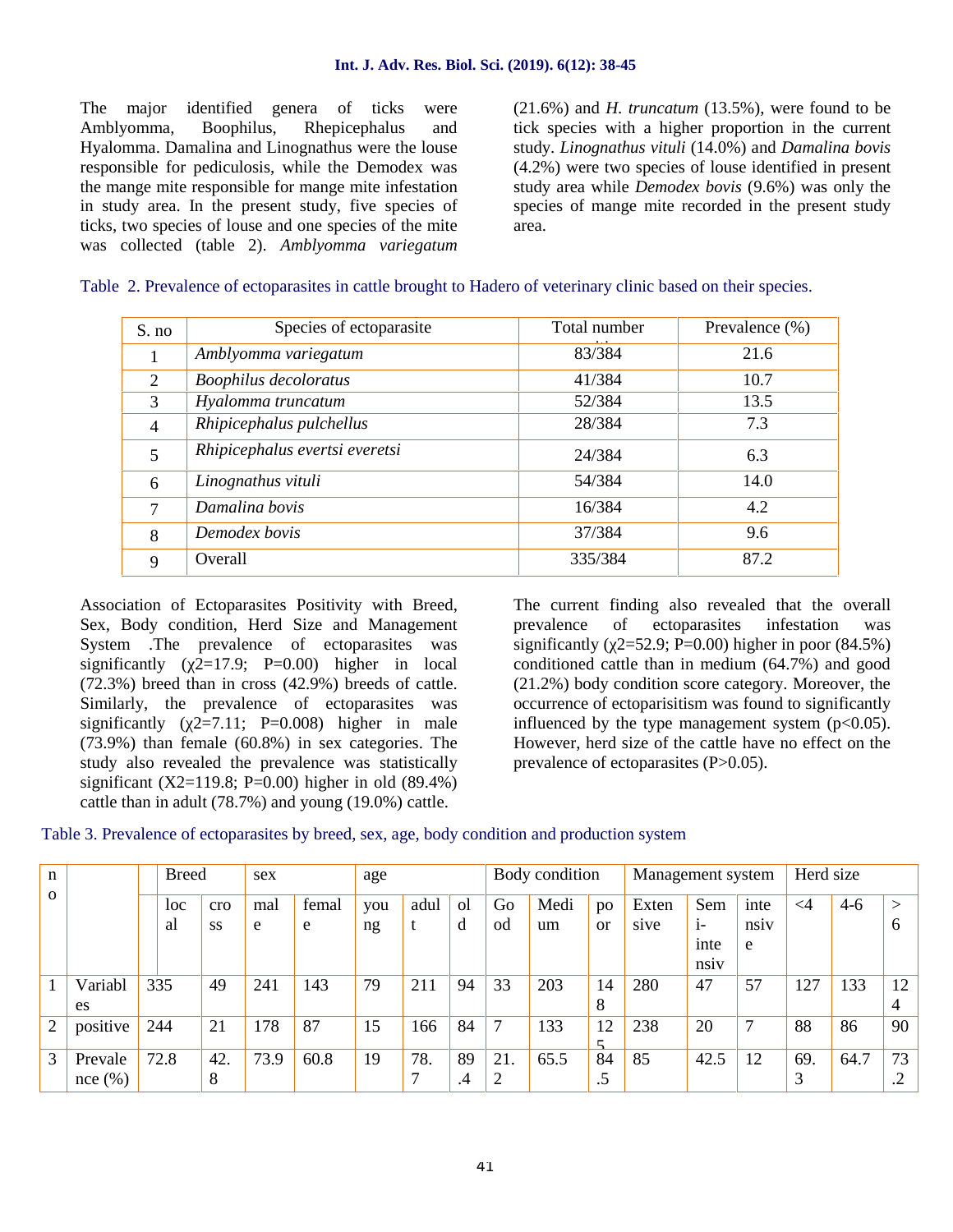## **Discussion**

The result of the present study showed that the overall prevalence of ectoparasites infestation was high(87.2%) in two cattle breeds kept under different production systems. The findings of this study agree with report by Tadesse et al. (2011), who reports high ectoparasite prevalence (73.3%), but differ with the previous findings of Yacob et al. (2008) and Dinka et al. (2010), those reported the overall prevalence of ectoparasites as 28.1% and 40.2% respectively. The variation in ectoparasites infestation on cattle of different breeds and production systems might be attributed to differences in animal husbandry and control measures against ectoparasites on local cattle breeds, which are usually kept under an extensive production system unlike cross breeds. The poor husbandry practices of small holder dairy farmers might be a cause making the animals more prone to tick infestation (Sajid et al., 2008). More ectoparasite prevalence was recorded in local breed (72.3%) compared to cross breed (42.9%) of cattle. This finding is similar to the finding of Belew and Mekonnen (2011); Meseret et al. (2014) those revealed that the prevalence of ectoparasite infestation in local breeds were very high with the prevalence of (44.96%), while in cross breeds (15.83%) prevalence. In contrast to this, Eshetu et al. (2015), revealed that the prevalence of the ectoparasites was higher in exotic (83%) breed as compared to local (55.5%) and cross (41%) breeds of cattle. The significant variation in ectoparasite infestation of animals of different breeds in the research might be attributed to different management system, or lack of control measures against external parasites on local breeds. Furthermore, it can be assumed that it might be due to lack of interest of farmers for local breeds as well as taking more care to cross and exotic breeds than local breeds. The present study showed that, ectoparasite prevalence was higher.

In extensive  $(85.0\%)$  than in semi- intensive  $(42.6\%)$ and with the intensive (12.3%) having low prevalence in management system. This finding is similar to the findings of Rony et al. (2010), who reported the highest ectoparasitic infestation in extensive farming system. Similarly, significantly higher prevalence of ectoparasites infestation ( $2=52.9$ ; P=0.00) was observed in poor (84.5%) and medium (64.7%) compared to cattle of good body condition group (21.2%). However, contrasting findings has been reported by Nigatu and Teshome (2012); Onu and Shiferaw (2013) where there was no significant variation in the prevalence among body condition

could be due to lowered immune response as a predisposing factor and/or the poor body condition could be the result of chronic ectoparasite infestation (Urquhart et al., 1996) or it could be due to husbandry practices. In the present study, the prevalence was statistically significant  $(X2=119.8; P=0.000)$  in age of studied cattle, and it was higher in old (89.4%) cattle than in adult (78.7%) and young (19.0%) cattle. This finding highly agrees with the finding of Eshetu et al. (2015), who recorded varied differences in the prevalence of the ectoparasites between old, adult and young cattle. The higher proportion may be due to outside management and long distant movement of old and adult animals to search for food and water compared to younger animals, so the chance of exposure is higher in adult and old cattle. The prevalence of ectoparasites was significantly  $(2=7.11;$  $P=0.008$ ) higher in male (73.9%) than female (60.8%) in sex categories of present study and this finding disagrees with the study done by Onu and Shiferaw (2013) who recorded statistically insignificant prevalence in male (39.1% and female (25.0%) cattle with  $(P>0.05)$ . This difference might be due to the anagement practices in the study area and/or male cattle used to different field activities from where it can be infested ectoparasites. Herd size of the animals did not affect the prevalence of ectoparasite ( $2=2.62$ ;  $P=0.453$ ) and it is statistically not significant (P $>0.05$ ). The distribution and abundance of tick species infesting domestic cattle in Ethiopia vary greatly from one area to another area. In this study, ticks (59.3 %) were the most prevalent followed by lice (18.2%) and mites (9.6%) which agrees with the previous reports on cattle (Ohaeri and Ugwu (2013); Onu and Shiferaw ( 2013). Out of the five species of ticks recorded, the most prevalent was *Amblyoma variegatum* (21.6%), followed by *Hyalomma truncatum* (13.5%). Similar to this finding, Belew and Mekonnen (2011); Nibret et al. (2012); Tadesse and Sultan (2014); Tegegn et al. (2016) reported the predominance of cattle infested with *Amblyoma variegatum* from different regions of Ethiopia. *Hyalomma truncatum* (13.5%), was the second abundant tick recorded in this study area. This finding is higher than the finding previously reported by Nigatu and Teshome (2012), who reported it as (6.2%). *Boophilus decoloratus* (10.7%) was the third abundant tick species, In contrast to this finding, Desalegn et al. (2015), recorded the prevalence of *Boophilus decoloratus*(47.8%) which is higher than the present result. This might be due to Variation in geographical locations, climatic conditions and management practices in the different study areas might have contributed for the disparity in prevalence.,

scores. The difference among infestation in the study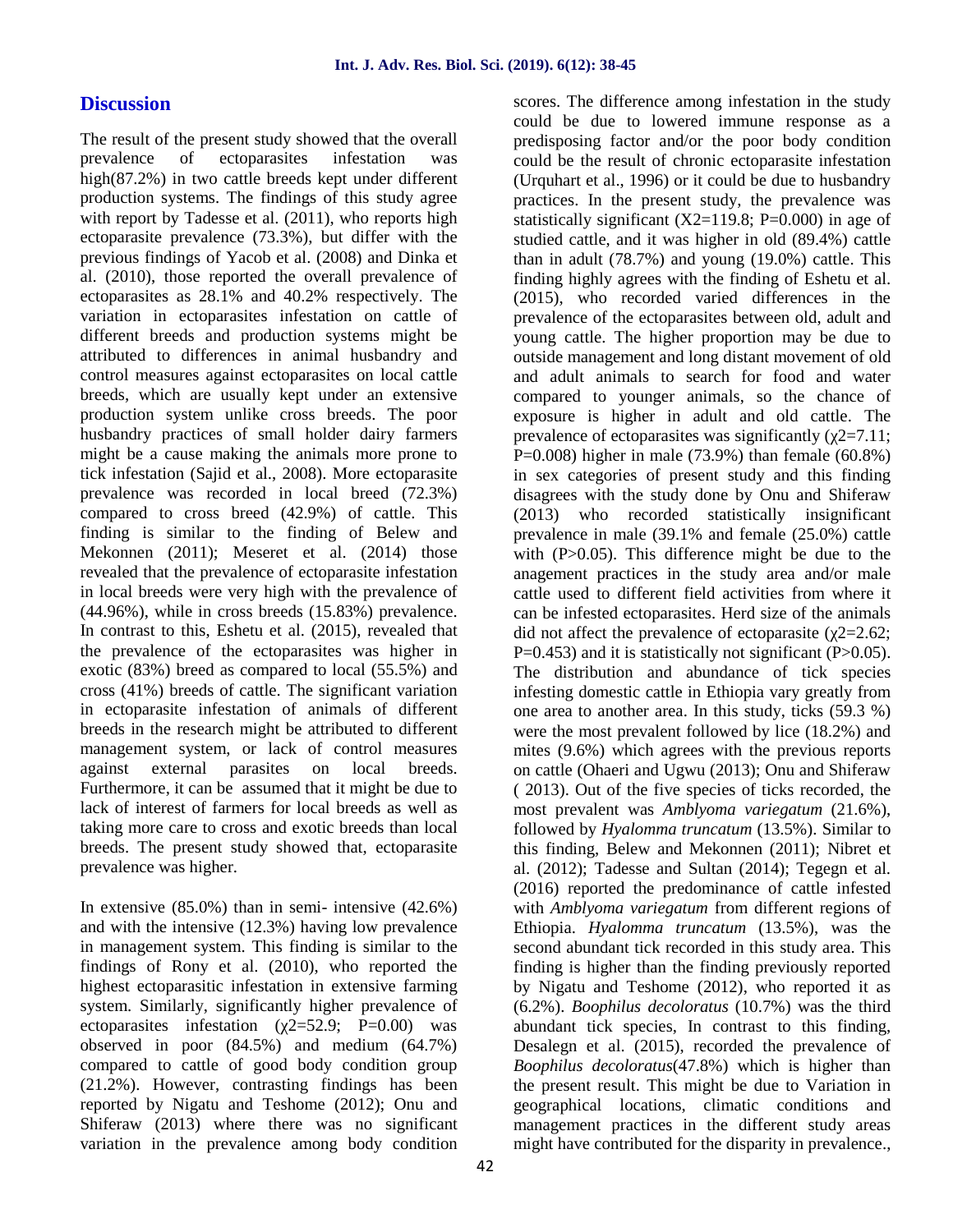Rhipicephalus species were the least dominant tick species of cattle. This observation is in agreement with the previous findings by Shiferaw and Abebe, (2006); Solomon et al. (2007); Nigatu and Teshome (2012) in different parts of Ethiopia. The major lice species in the study area were *Linognathus vitulii* and *Damalina bovis,* with a prevalence of 13.3% and 4.2% respectively. The finding is similar to the finding recorded by Kumsa and Bekele (2008); Nigatu and Teshome (2012) both the biting and sucking lice were identified from animals in different husbandry system. In this study, *Demodex bovis* (9.6%) was only the species of the mite recorded at the study area. This finding is slightly in line with finding of Meseret et al. (2014), who reported the prevalence of *D. bovis* (6.6%) in and around Bishoftu area. However, Nigatu and Teshome, (2012), found the highest prevalence of *D.bovis* (95.9%) from Omo valley area PA in cattle.

## **Conclusion and Recommendations**

The present study revealed that widespread prevalence of ectoparasites in cattle in the study area, and the major ectoparasites identified were tick, lice and mange mite, thus, it cause severe damage to the hides and skins of domestic ruminants and thereby reduce the foreign exchange of the country. They also (tick), transmit tick borne disease which can cause severe loss to the productivity of these animals.

Based on the above conclusion, the following recommendations are recommended:

- Strategic ectoparasite control based on dynamic population should be design with cooperation with animal owners
- Regular and effective application of recommended acaricides should be exercised
- $\div$  The owners should be oriented on the use of chemical control of external parasites.

## **References**

- Abreha, T., Zekarias, A. and Mekonnen, S. (2007). Survey of major external parasites of veterinary importance in. Ethiopian. Veterinary. Journal. 11: 137-15.
- Amare, S., Asfaw, Y. and Yacob, H. (2013). Ectoparasites of Sheep and Goats in North-West Amhara Regional State,Ethiopia. Ethiopian Veterinary Journal, 17:55-67.
- Bekele, J., Tariku, M. and Abebe, R. (2011). External parasite infestations in sheep and goats in Wolmera district of Oromia region, central Ethiopia. Journal of Animal Veterinary Advance, 10: 518-523.
- Belete, A., Azage, T., Fekadu, B. and Berhanu, G. (2010). Cattle and Meat Production and marketing systems and opportunities for market orientation in Fogera Woreda, Amhara region, Ethiopia. IPMA (Improving Productivity and Market Success) of Ethiopian
- Farmers Project Working Paper 19. ILRI (International Livestock Research Institute), Nairobi, Kenya, Pp. 65. Belew, T. and Mekonnen, A. (2011). Distribution of Ixodidae ticks on cattle in and around Holeta Town, Ethiopia. Global veterinaria, 7: 527-531. BOARD (2008/2009). Bureau of
- Agriculture and rural development of south region CSA (Central Statistical Agency) (2010/2011). Livestock Sample Survey. Central Statistical Agency of Ethiopia, Statistical report on livestock and farm implements. Central Statistics Authority, Addis Ababa, Ethiopia. Pp. 1-205.
- Desalegn, T., Fikru, A. and Kasaye, S. (2015). Survey of Tick Infestation in Domestic Ruminants of Haramaya District, Eastern Hararghe, Ethiopia. Journal of Bacteriology and Parasitology, 6: 246. Dinka, A., Bedada, B. and Yacob, H.T. (2010). Study on major parasitic problems of rural cattle in and around Ambo, Western Oromia,Ethiopia. Nigerian Veterinary Journal, 31(3): 208-213. Eshetu, E., Tamiru, T. and Hika, W. (2015). Major ectoparasites of cattle in Ada'a district, East Showa Zone,Ethiopia. Website: www/http Livestock Research for Rural Development 27 (10) 2015
- Feseha, G. (2012). Notes on tick species and tick born disease of domestic animals in Ethiopia. AAU, Debre Zeit, Ethiopia, Pp. 12-16.
- Kumsa, B. and Bekele, M. (2008).Lice infestation on cattle in Endegagn district (southern Ethiopia):
- prevalence, species composition and distribution. Revue de Médecine Vétérinaire Accueil Tropica, 28:126-131.
- Kumsa, B., Beyecha, K. and Geloye, M. (2012).'Ectoparasites of sheep in three agroecological zones in central Oromia, Ethiopia', Onderstepoort, Journal of veterinary science, 46:23-57.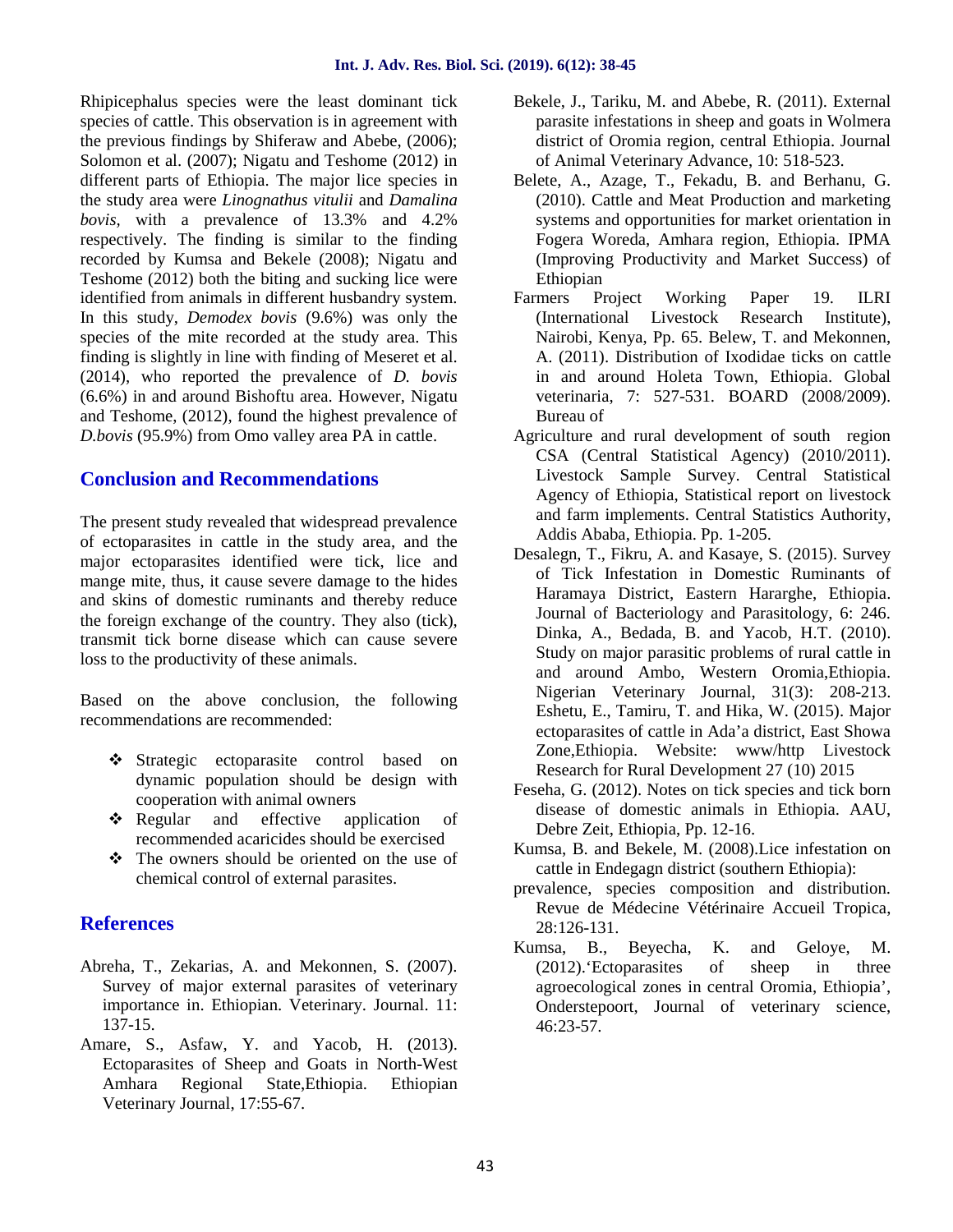- Meseret, G., Zeru, F. and Romha, G. (2014). Identification and Prevalence of Ectoparasites in Cattle and Sheep in and Around Bishoftu Town, Central Ethiopia. Animal and Veterinary Sciences. 2(4): 124-129.
- MoA (Ministry of Agriculture) (2010).Ethiopia Animal Health Year Book (2009/10). Federal Ministry of
- Agriculture Animal and Plant Health Regulatory Directorate (APHRD), Ministry of Agriculture (MoA). Addis Ababa, Ethiopia.
- Nibret, M. and Basaznew, B. (2012). Assessment of Major Animal Production and Health Problems of Livestock Development in Lay-Armacheho District, Northwestern Ethiopia. American- Eurasian Journal of Scientific Research, 7:136-141.
- Nibret, M., Basaznew, B. and Tewodros, F. (2012). Hard ticks (Ixodidae) species composition, seasonal
- dynamics and body site distribution on cattle in Chilga District, Northwest Ethiopia. Asian Journal of Agricultural Sciences, 4(5): 341-345.
- Nicholson, M. and Butterworth, T. (1996).A guide to body condition score in zebu cattle international livestock center for Africa, Addis Ababa, Ethiopia.
- Nigatu, K. and Teshome, F. (2012). Population dynamics of cattle ectoparasite in Western Amhara National Regional State, Ethiopia. Journal of Veterinary Medicine and Animal Health, 4(1): 22- 26. Ohaeri, C. C. and Ugwu, A. U. (2013). Survey of ectoparasites of farm animals. Journal of Agriculture and Veterinary Sciences, 5(2): 163 - 172. Onu, S. and Shiferaw, T. (2013).
- Prevalence of ectoparasite infestations of cattle in Bench Maji zone, southwest Ethiopia, Veterinary World, 6(6): 291-294.
- Radostits, O. M., Gay, C., Hinchcliff,K. W. and Constable, P. D. (2007). A textbook of the diseases of cattle, sheep, goats, pigs and horses  $(10<sup>th</sup>)$ edition), Suanders publishing company, Edinburgh, London, UK. Pp. 1585-1612.
- Rony, S. A., Mondal, M. M., Begum, N., Islam, M. A. and Affroze, S. (2010). Epidemiology of ectoparasitic infestations in cattle at bhawal Forest area, gazipur. Bangladish Journal ofVeterinary Medecine, 8: 27-33.
- Sajid, S. M., Iqbal, Z., Khan, N. M. and Muhammad, G. (2008). Point Prevalence of Hard Ticks (Ixodids) Infesting Domestic Ruminants of LowerPunjab, Pakistan. International Journal of Agriculture and Biology, 10: 349-51.
- Shiferaw, D. and Abebe, G. (2006). Cattle tick dynamics in different agro-ecological zones of Wolayta, southern Ethiopia. Ethiopian Veterinary Journal, 10: 85-99.
- Solomon, G., Sileshi, M., Nigist, M., Thomas, C., Getachew, T. and Abebe, M. (2007). Distribution and seasonal variation of ticks on cattle at Ghibe Tolly in central Ethiopia. Ethiopian Veteterinary Journal, 11: 121-139.
- Soulsby, E. J. (1982). Helminths, Arthropod and Protozoa of Domesticated Animals, 7th edition. Bailliere, Tindall and Cassell Ltd. 136-346, 365- 491 and 763-778.
- Tadesse, A., Fentaw, E., Mekbib, B., Abebe, R., Mekuria, S. and Zewdu, E. (2011). Study on the prevalence of ectoparasite infestation of ruminants in and around Kombolcha and damage to fresh goat pelts and wet blue (pickled) Skin at Kombolch Tannary, Northeastern Ethiopia. Ethiopian Veterinary Journal, 15(2): 87-101.
- Tadesse, B. and Sultan, A. (2014). Prevalence and distribution of tick infestation on cattle at Fitche Selale, North Shewa, Ethiopia, School of Veterinary Medicine, Collage of Medical and Health Science, Wollega University, Nekemte, Ethiopia, DVM thesis, Pp. 12.
- Tegegn, T., Yosef, D. and Nuraddis, I. (2016). Prevalence and Species Composition of Ticks Infesting Cattle In and Around Bishoftu Town, Oromia Region, Ethiopia. Global Veterinaria, 16 (3): 238-246.
- Tesfaye, D., Assefa, M., Demissie, T. and Taye, M. (2012). Ectoparasites of small ruminants presented at BahirDar Veterinary Clinic, Northwest Ethiopia. African Journal of Agricultural Research, 7: 4669- 4674.
- Thrusfield, M. (1995). Veterinary Epidemiology, (3rd edition), Blackwell Science Ltd. Edinburgh, UK, Pp. 228-247.
- TRHDA, (2008). Tigray Regional housing developement Agency Report. Tigray,
- Ethiopia. Urquhart, G. M., Armour, J., Duncan, J. L., Dunn, A. M. and Jennings, F. W. (1996). Veterinary Parasitology,  $(2<sup>nd</sup>$  edition), Blackwell Science Ltd. London, UK, Pp. 229-301. Wall, R. and Shearer, D. (1997). Veterinary Entomology, 1st edition, Chapman and Hall. London, UK. 265 - 290.
- Yacob, H. T. (2014). Ectoparasitism: Threat to Ethiopian small ruminant population and tanning industry. Journal of Veterinary Medicine and Animal Health, 6: 25-33.